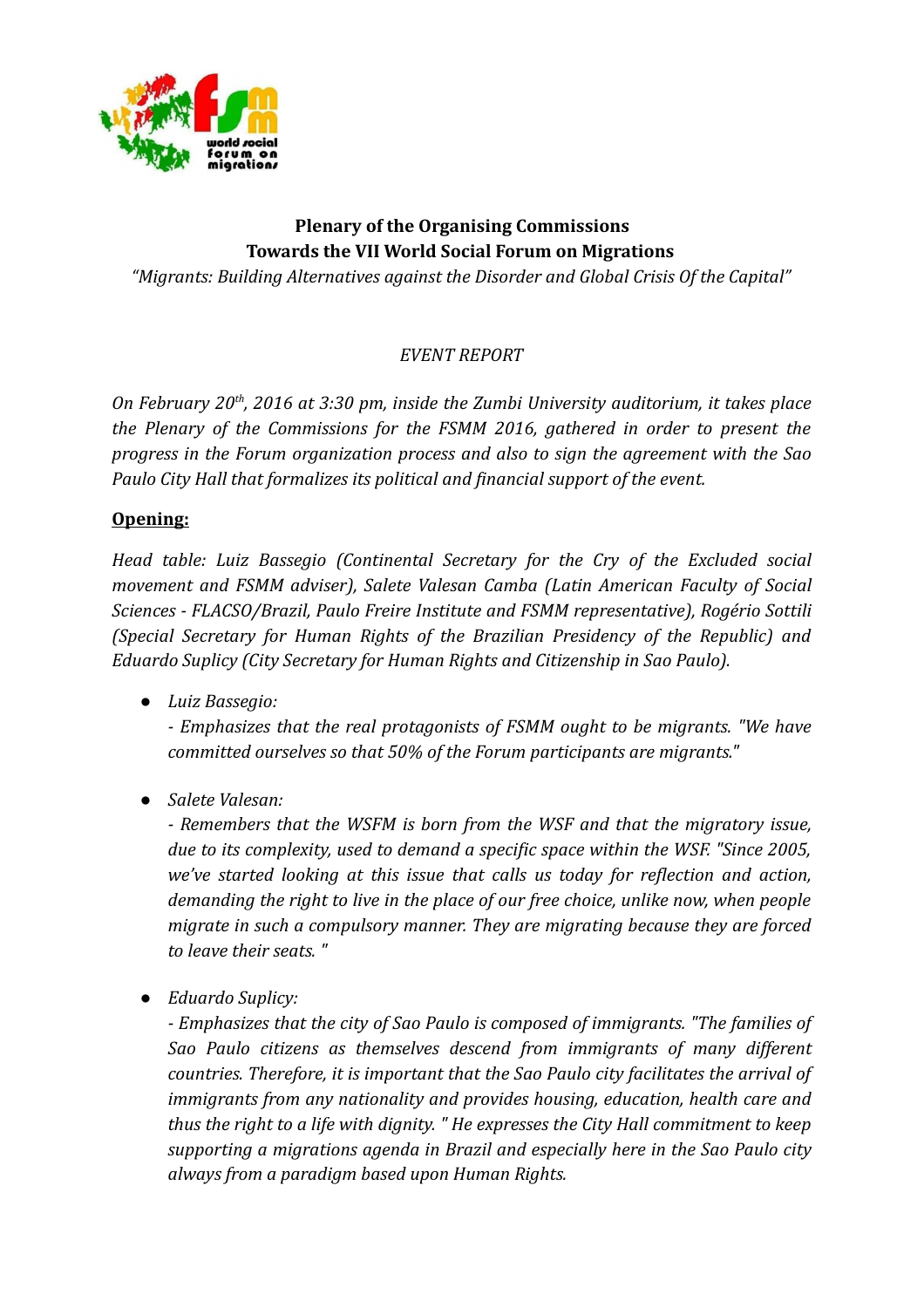

● *Rogério Sottili* :

*- Stresses the importance of FSMM to Brazil in the current world conjecture.*

*- Thanks immigrants and Paulo Illes for having helped building a new look in the city on the migratory issue and towards human rights. Sottili also spots the changes in his political understanding of this subject in the last four years.*

*- "We want a society where migration is seen as something completely natural, which is part of the dynamics of society, rather than as a barrier or as a deterrent to ensure the rights of the migrant population. A world without borders, that values differences and cultures. "*

*- That's why, it points out, the FSMM is so important. According to him, it will be a moment to articulate, debate and exchange experiences so as to consolidate an international political force that fights for the rights of immigrants.*

*- So, to perform such an action is central to Sao Paulo. "Sao Paulo is a national reference, many struggles have arisen here and inspired Brazil. So we want to delve a migration issue of service model completely ruled on Human Rights. "*

*- The FSMM shall have all the support of the Sao Paulo Municipality, and also of the Federal Government, which has already appointed Beto Vasconcelos.*

● *Aída García Naranjo (Women's Minister in Peru)*

*- Salutes the commissions members presently reunited.* 

*- Sees the FSMM importance at a time when we experienced the worst global migration crisis since 1945.*

*- Skype connections failure interrupts transmission.*

*At this point, it is signed the "Memorandum of Understanding between the Municipal Bureau for Human Rights and Citizenship of the Sao Paulo City Hall and the 2016 World Social Forum on Migrations Technical Secretariat ". This document represents the support of the City to the Forum. Eduardo Suplicy and Luiz Bassegio both sign. [Note: the VII FSMM will be held from July 7th to 10th, 2016 at the Zumbi University].*

### **Presentation on the Forum progress:**

### *Luiz Bassegio:*

*- Luiz briefly explains what is the Forum and which objectives it pursues, as well as aspects of its structure (International Committee, Local Committee, Commissions, etc.)*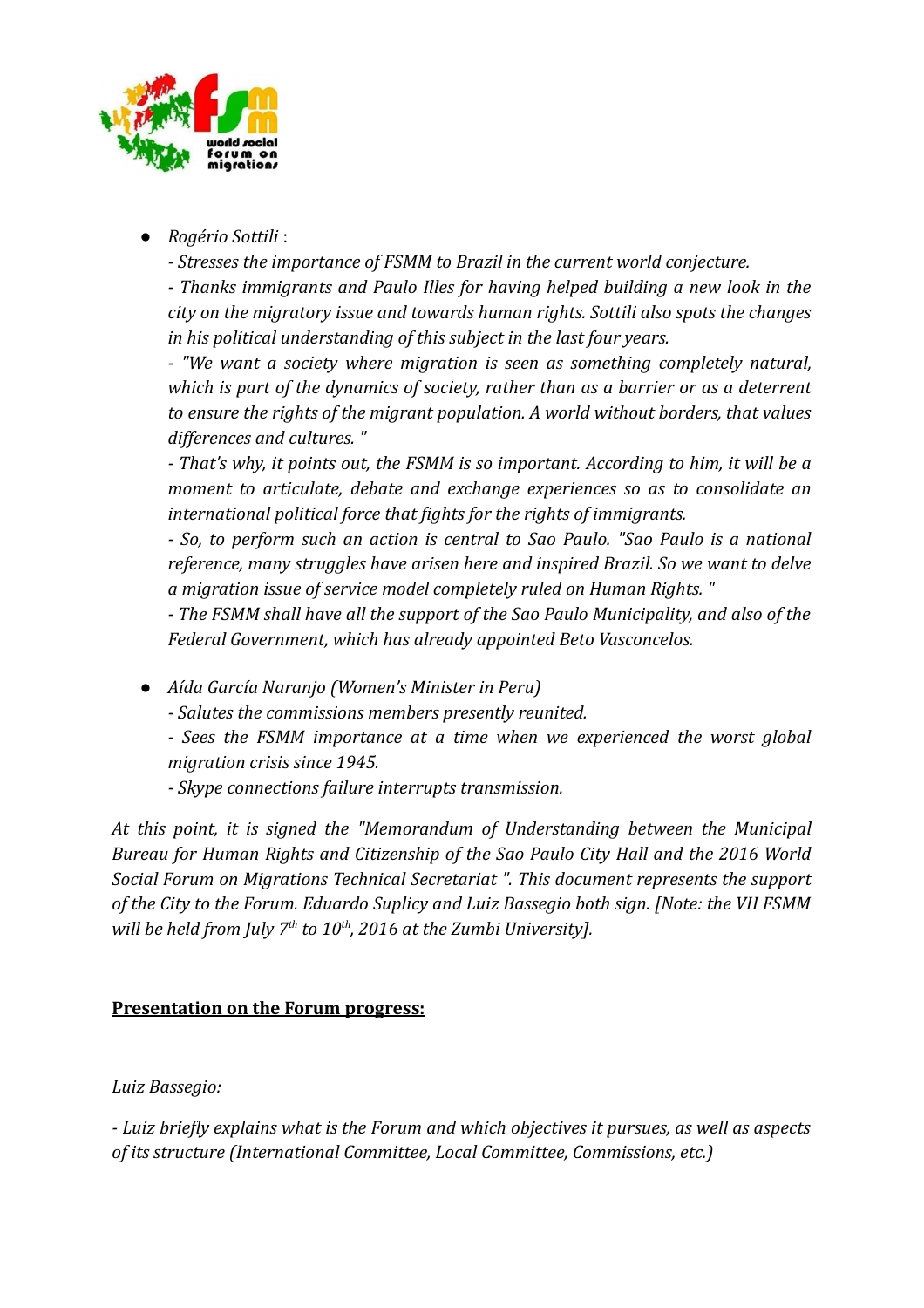

*- The Forum is a plural, non-governmental or confessional space where civil society, social movements and, above all, immigrants themselves are the leading figures.*

*- The Forum must be understood as an ongoing process, which opposes the dominant thinking and seeks to gain an extension of effectively recognized rights for migrants around the world.*

#### **Presentation of the Working Commissions (furhter info on powerpoint material):**

| 1.            | Programming                                     |    |       |     |        | Committee       |
|---------------|-------------------------------------------------|----|-------|-----|--------|-----------------|
| 2.            | Documentation                                   |    |       |     |        | Committee       |
| 3.            | Committee                                       | on | Media | and | Social | <b>Networks</b> |
| 4.            | Mobilization                                    |    |       |     |        | Committee       |
| $\sim$ $\sim$ | $\cdot$ $\cdot$ $\cdot$ $\cdot$ $\cdot$ $\cdot$ |    |       |     |        |                 |

- *5. Commission for Culture and Entrepreneurship*
- *6. Finance Committee*

*(It was requested to the Media and Social Networks Commission a video of about one minute for the crowdfunding campaign on Catarse).*

#### **Presentation of the thematic axes:**

- *The systemic crisis of the capitalist model and its impact on migration.*
- *Resistance and alternatives from the subjects migrants.*
- *Migration, the rights of mother nature, the climate and the North-South disputes.*
- *Human rights, housing, decent work, political participation and social movements.*
- **Proposal for a new axis:** *Right to the city, social inclusion and citizenship of immigrants (a proposal by the Global Platform for the Right to the City).* **PROPOSAL APPROVED.**

*Until the Forum, there is a schedule of activities for all committees, including a second plenary on March (16) and a meeting of the CI / FSMM via Skype.*

*Some key dates prior to the Forum will be: International Workers' Day, International Women's Day and the International Refugee Day. Those dates are expected to develop activities related to the migration axis so as to build new partnerships and strengthen the*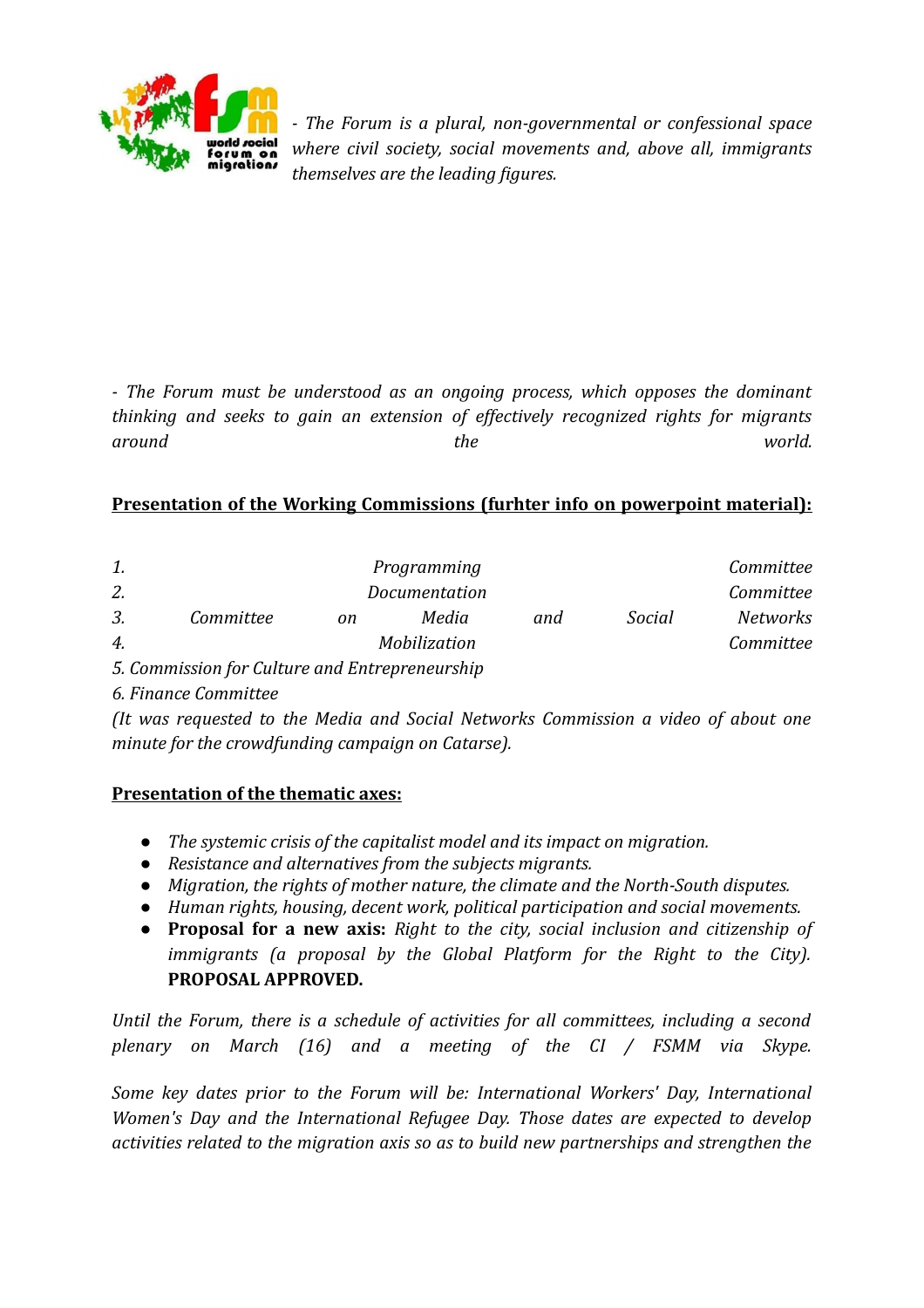*process until the Forum.*



# **Debate with participants in general:**

- *For the Mobilization Commission There are several organizations that can be called to the FSMM 2016, such as the Brazilian Women United, student groups, LGBT groups ...*
- *For the Culture Commission It is important that in addition to cultural performances, participants of the FSMM have experiences, meaning that they can incorporate the activities.*
- *What it is that unites us in this FSMM?*
- *In fundraising, whom do we appeal to?*
- *The buses that will be chartered to participate in the Forum should not only from the Southeast or neighboring countries, but also the Northeast, a region that historically has suffered the consequences of internal migration in Brazil.*
- *How do you get the real role of migrants in the Forum? How do we identify them and call them to participate? Without disregarding the churches and social movements, migrants have to be the true protagonists.*
- *See how to advance in the construction of truly participatory methodologies. The quality of a methodology proposal, from the perspective of how it advances in facilitating the participation of migrants, can be an approval criterion for activities to be held during the Forum.*
- *Standardize on a form the record of the proposed activities: a. Title of activity, b. Goals, c. Public goal, d. Methodology, e. Teaching resources ....*
- *Give prominence to the feminization of migration.*
- *Where is the analysis of the current immigration crisis in Europe?*
- *Each thematic axis should have one specific team.*
- *The conclusions of the 2016 FSMM have to be built from the debates that will take place at the Forum.*
- *Each Commission must disclose its contact info more clearly.*
- *It has to be determined which Commission (Media and Social Networks or Documentation) will cover the event. It can also be a joint effort, as long as it is well organized.*
- *The Mobilization Commission needs contacts to organize the volunteers.*
- *Participatin in the commissions must be encouraged because there is plenty of work ahead.*
- *There are some questions from participants about how it will be guaranteed the participation of those migrants who do not yet speak Portuguese well.*
- *There will be a very important subscription act in the Forum with homeless migrants living in SP. These migrants will be encouraged to present their reality and their demands. There will be a campaign for registrations until March, 2nd .*
- *Culture is a good way to sign up on the Forum.*